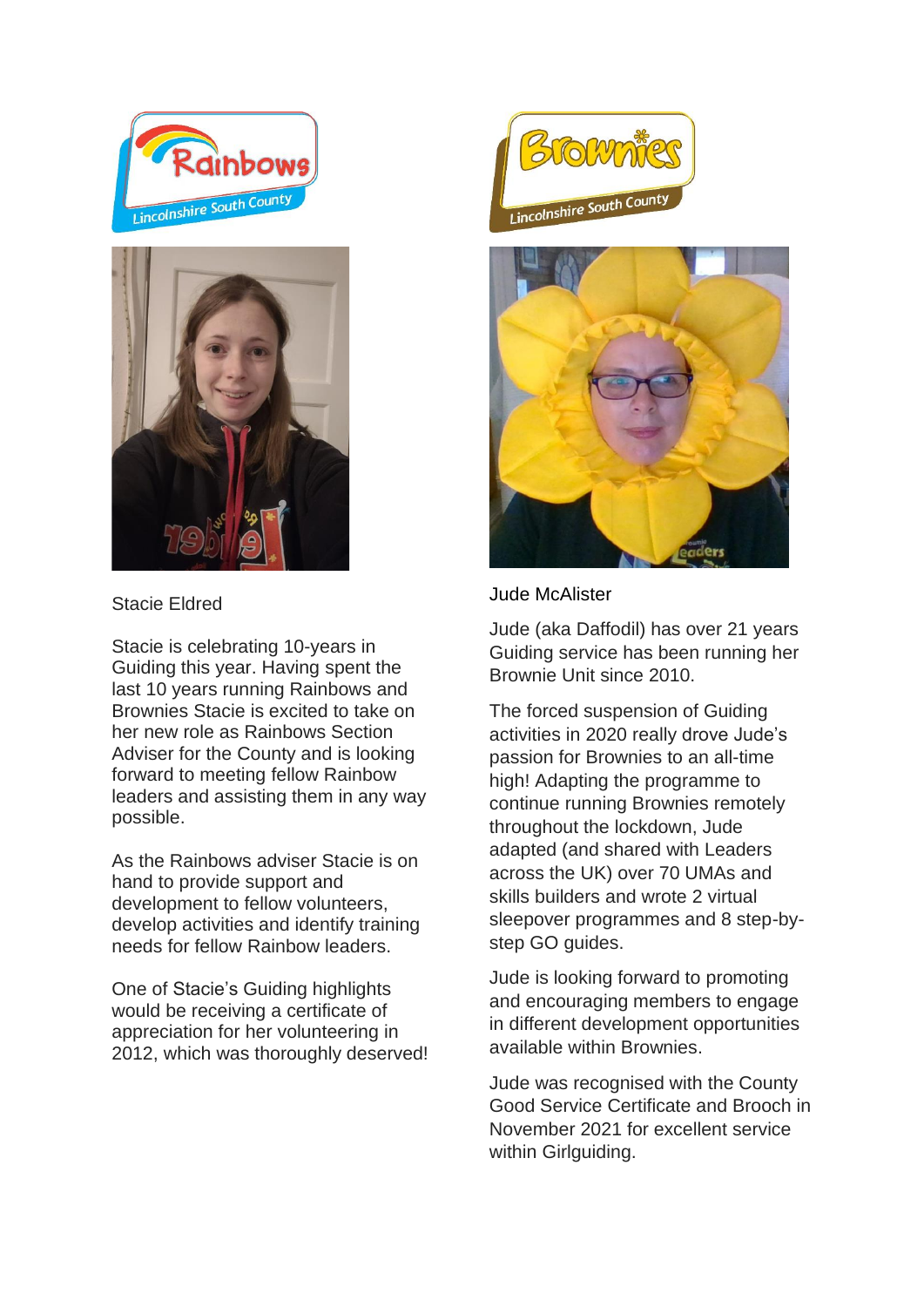



Lisa Walker

Lisa joined Coningsby Guides in 2000 and has never left! Running the unit for past 14 years Lisa ran her first unit summertime international to Switzerland in 2019 to mix things up from the usual camps and residentials.

Lisa is excited to bring some useful adult activities and training sessions full of practical skills to take back to units and camps - think fun, food and fires!

For Guides, Lisa wants leaders to feel they are supported, and wants to be a source of knowledge for them. Lisa is also keen to bring new Guide events to the table... watch this space!

Lisa went to Poacher aged 10 as a Guide and states that its absolutely the reason she is still a leader today.





## Cathy Herron

Cathy is a Guide and Ranger leader from Bourne and has been volunteering for 18 years. She has held various roles during that time including District Commissioner and County International Advisor.

Cathy has lots of plans afoot for the Rangers in Lincolnshire South, ranging from local get togethers to weekends away – experiencing the best that Girlguiding has to offer.

Cathy's Guiding highlights include standing with the other 35,000 participants at the opening ceremony of the 23rd World Scout Jamboree in Japan… or watching an electrical storm over Lake Selyava in Belarus in 2018. Two very different memories, but both just as special.